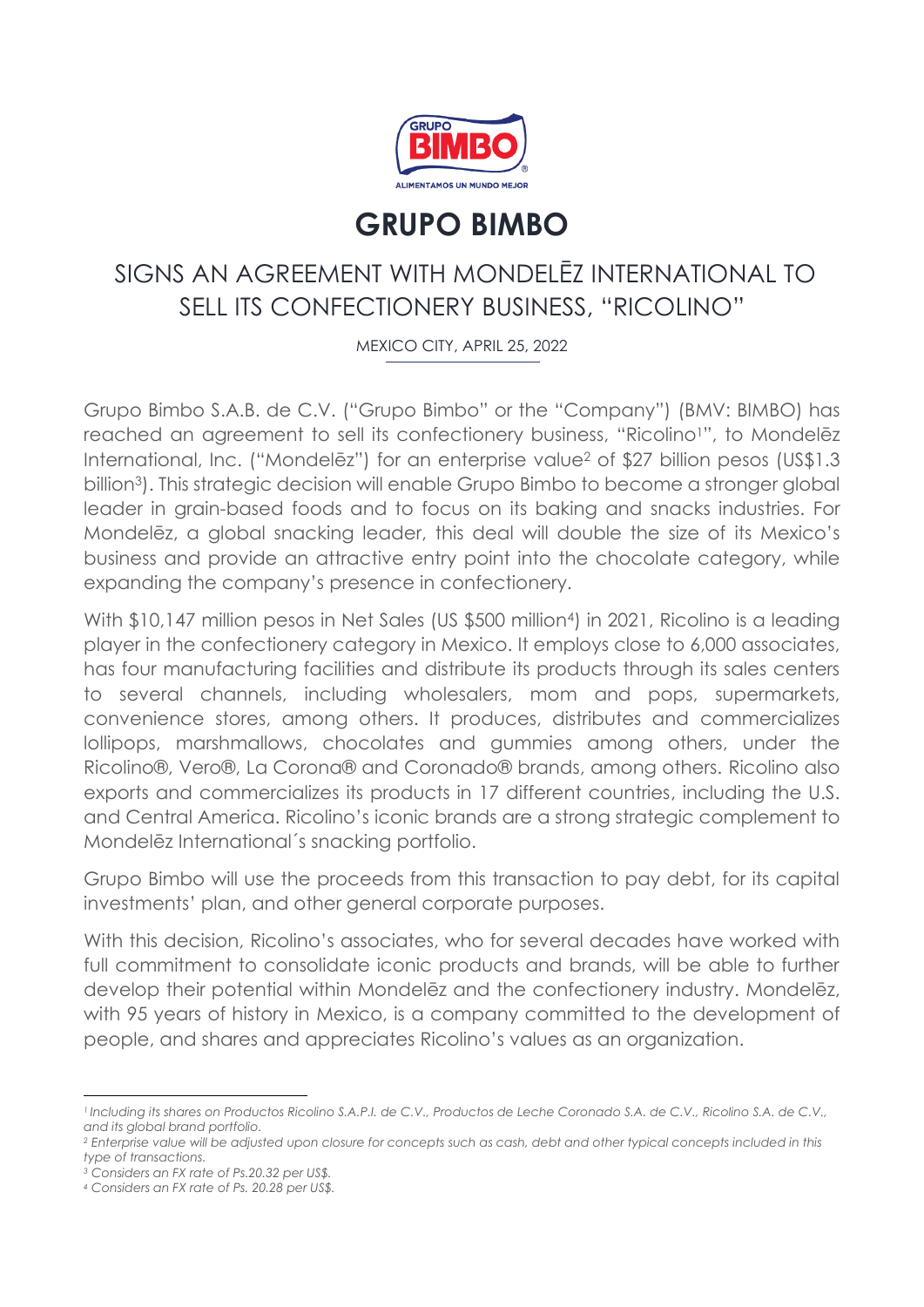"We ventured into the confectionery industry with the establishment of Ricolino in 1970; today, after 52 years of growth and progress, it is the industry leader in Mexico. We truly recognize the Ricolino family for this amazing accomplishment and are deeply thankful for their commitment and hard work. I'm confident that Mondelēz will leverage these amazing brands and further accelerate their growth", said Daniel Servitje, Chairman and CEO of Grupo Bimbo.

"I want to take the opportunity to thank all of our associates for their dedication and commitment. They have given their best and I feel very proud of them", said Fernando Lerdo de Tejada S., President of Ricolino.

Diego Gaxiola, CFO of Grupo Bimbo, commented: "This transaction strengthens our financial profile, as it is accretive for Grupo Bimbo, while it enhances our long-term focus in our core categories. We reaffirm our commitment and investments in Mexico, where we will be investing around US\$750 million during the year, a record level that endorses our confidence in the country."

"This acquisition will provide a step change for our business in Mexico, an important growth market for us, more than tripling our routes to market and growing our position in core snacking categories", said Dirk Van De Put, Chairman and CEO of Mondelēz.

Oriol Bonaclocha, President of Mondelēz Mexico said: "2022 is an exciting year for us because we are celebrating our 95th anniversary. Today, we are reinforcing our commitment to Mexico´s growth and it is also an opportunity to grow with Ricolino´s iconic portfolio, strong distribution and manufacturing footprint. The Mondelēz team looks forward to welcoming talented people with strong values who know how to win and grow."

This transaction is still subject to regulatory approvals, including the ones applicable in Mexico such as from the *Comisión Federal de Competencia Económica (COFECE),* among others and is expected to close in late Q3 or early Q4 2022.

The Company recognizes and acknowledges the support of Bank of America, Deloitte and Galicia Abogados, that acted as advisors ensuring a successful outcome for this transaction.